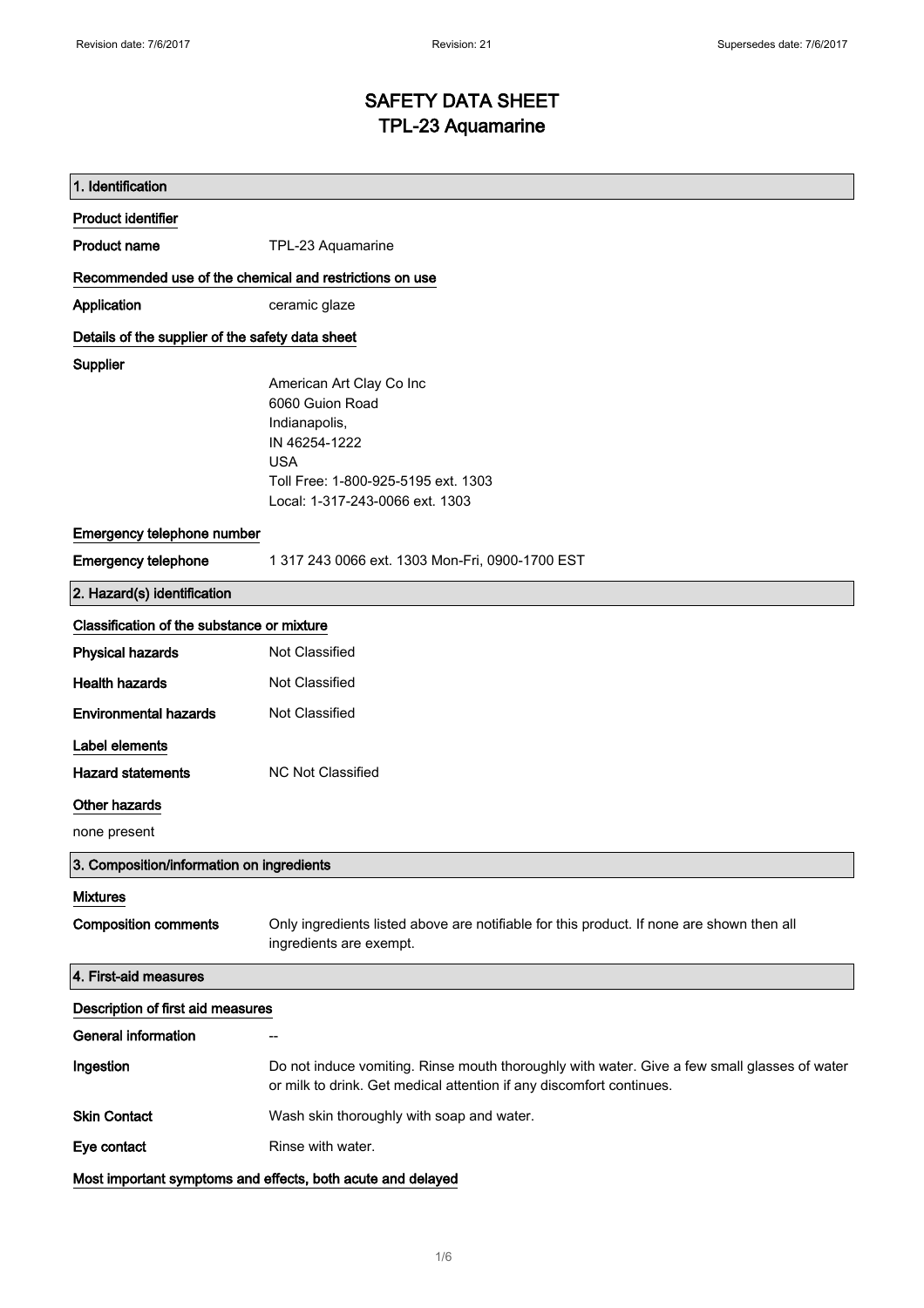| Inhalation                                                   | Read Section 2 for any specific precautions associated with this product. In general, breathing<br>any type of dust / mist can and may aggravate irritation of the throat and lungs.                                                                                                                        |  |
|--------------------------------------------------------------|-------------------------------------------------------------------------------------------------------------------------------------------------------------------------------------------------------------------------------------------------------------------------------------------------------------|--|
| Ingestion                                                    | Read Section 2 for any specific precautions associated with the use of this product. Products<br>with specific warnings about ingestion will give guidance there.                                                                                                                                           |  |
| <b>Skin contact</b>                                          | Read Section 2 for any specific precautions associated with the use of this product. In general<br>most ceramic glazes, clays and special products will tend to have a drying effect on the skin<br>and may cause some sensitivity to users with sensitive skin.                                            |  |
| Eye contact                                                  | Read Section 2 for any specific precautions associated with the use of this product. In general<br>most ceramic and special products contain materials that maybe abrasive to eyes. Keeping<br>materials from contacting the eyes is prudent. If contact does occur, flush with clean water, do<br>not rub. |  |
|                                                              | Indication of immediate medical attention and special treatment needed                                                                                                                                                                                                                                      |  |
| Notes for the doctor                                         | Treat symptomatically.                                                                                                                                                                                                                                                                                      |  |
| 5. Fire-fighting measures                                    |                                                                                                                                                                                                                                                                                                             |  |
| <b>Extinguishing media</b>                                   |                                                                                                                                                                                                                                                                                                             |  |
| Suitable extinguishing media                                 | Use fire-extinguishing media suitable for the surrounding fire.                                                                                                                                                                                                                                             |  |
| Special hazards arising from the substance or mixture        |                                                                                                                                                                                                                                                                                                             |  |
| Specific hazards                                             | The product is not believed to present a hazard due to its physical nature.                                                                                                                                                                                                                                 |  |
| Advice for firefighters                                      |                                                                                                                                                                                                                                                                                                             |  |
| Special protective equipment<br>for firefighters             | Use protective equipment appropriate for surrounding materials.                                                                                                                                                                                                                                             |  |
| 6. Accidental release measures                               |                                                                                                                                                                                                                                                                                                             |  |
|                                                              |                                                                                                                                                                                                                                                                                                             |  |
|                                                              | Personal precautions, protective equipment and emergency procedures                                                                                                                                                                                                                                         |  |
| Personal precautions                                         | For personal protection, see Section 8.                                                                                                                                                                                                                                                                     |  |
| <b>Environmental precautions</b>                             |                                                                                                                                                                                                                                                                                                             |  |
| <b>Environmental precautions</b>                             | Please read Section 2 completely. If any environmental warnings such as; H411 or H412 are<br>listed in Section 2, please use appropriate procedures when disposing of product and<br>container. Do not put materials into waterways or sewers.                                                              |  |
| Methods and material for containment and cleaning up         |                                                                                                                                                                                                                                                                                                             |  |
| Methods for cleaning up                                      | Collect spillage for reclamation or absorb in vermiculite, dry sand or similar material                                                                                                                                                                                                                     |  |
| Reference to other sections                                  | For waste disposal, see Section 13. For personal protection, see Section 8.                                                                                                                                                                                                                                 |  |
| 7. Handling and storage                                      |                                                                                                                                                                                                                                                                                                             |  |
| Precautions for safe handling                                |                                                                                                                                                                                                                                                                                                             |  |
| <b>Usage precautions</b>                                     | Read label before use. Do not eat, drink or smoke when using this product. Good personal<br>hygiene procedures should be implemented. Wash hands and any other contaminated areas<br>of the body with soap and water before leaving the work site.                                                          |  |
| Conditions for safe storage, including any incompatibilities |                                                                                                                                                                                                                                                                                                             |  |
| <b>Storage precautions</b>                                   | Store in tightly-closed, original container in a dry and cool place.                                                                                                                                                                                                                                        |  |
| Specific end uses(s)                                         |                                                                                                                                                                                                                                                                                                             |  |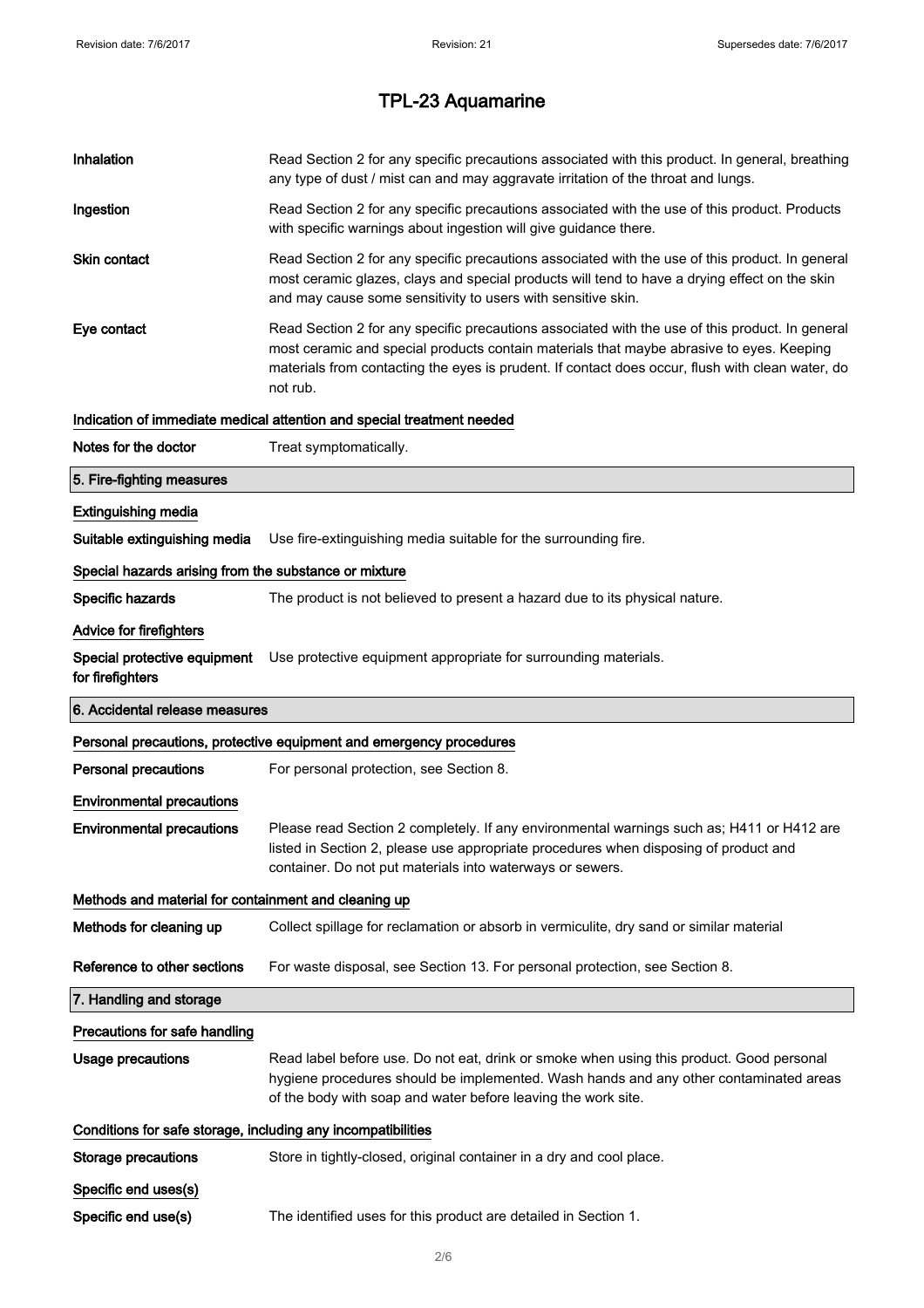# 8. Exposure Controls/personal protection

| Ingredient comments                 | Only ingredients listed n Section 3 are notifiable for this product. If none are shown then all<br>ingredients are exempt.                                                                                           |
|-------------------------------------|----------------------------------------------------------------------------------------------------------------------------------------------------------------------------------------------------------------------|
| <b>Exposure controls</b>            |                                                                                                                                                                                                                      |
| Appropriate engineering<br>controls | No specific ventilations requirements unless the "FAN" pictogram is shown above or specified<br>in Section 2.                                                                                                        |
| Eye/face protection                 | No specific eye protection required unless the "EYE PROTECTION" pictogram is shown<br>above or specified in Section 2.                                                                                               |
| Hand protection                     | No specific hand protection required unless the "HAND PROTECTION" pictogram is shown<br>above or specified in Section 2.                                                                                             |
| Hygiene measures                    | Using good personal hygiene practices is always appropriate. Keeping a clean work space,<br>cleaning up properly when done, and not eating, drinking or smoking when using this product.                             |
| Respiratory protection              | No specific respiratory protection required unless the "RESPIRATOR" pictogram is shown<br>above or specified in Section 2. Using the appropriate certified protection for the operation is<br>important if required. |

9. Physical and Chemical Properties

# Information on basic physical and chemical properties

| Appearance                                      | Colored liquid.           |
|-------------------------------------------------|---------------------------|
| Color                                           | Various colors.           |
| Odor                                            | Almost odorless.          |
| Odor threshold                                  | No information available. |
| pH                                              | $6 - 8$                   |
| <b>Melting point</b>                            | No information available. |
| Initial boiling point and range                 | No information available. |
| Flash point                                     | No information available. |
| <b>Evaporation rate</b>                         | No information available. |
| Flammability (solid, gas)                       | No information available. |
| Upper/lower flammability or<br>explosive limits | No information available. |
| Vapor pressure                                  | No information available. |
| <b>Relative density</b>                         | Greater than 1.0          |
| Solubility(ies)                                 | Not applicable.           |
| <b>Partition coefficient</b>                    | No information available. |
| Auto-ignition temperature                       | Not applicable.           |
| <b>Decomposition Temperature</b>                | No information available. |
| <b>Viscosity</b>                                | No information available. |
| <b>Explosive properties</b>                     | none                      |
| <b>Oxidizing properties</b>                     | none                      |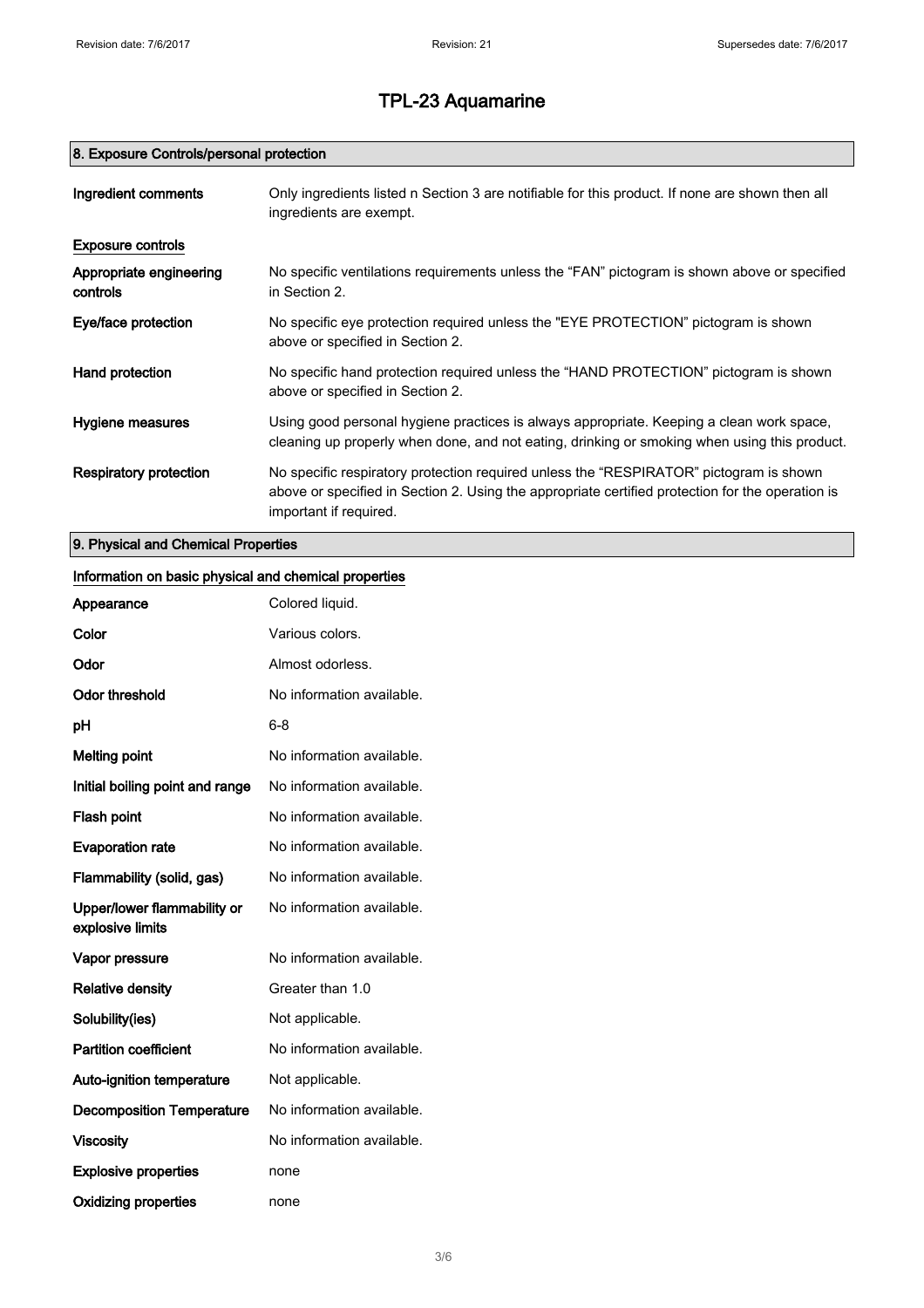| Other information                     | Not applicable.                                                                                                                                                                                                                                |
|---------------------------------------|------------------------------------------------------------------------------------------------------------------------------------------------------------------------------------------------------------------------------------------------|
| 10. Stability and reactivity          |                                                                                                                                                                                                                                                |
| Reactivity                            | There are no known reactivity hazards associated with this product.                                                                                                                                                                            |
| <b>Stability</b>                      | No particular stability concerns.                                                                                                                                                                                                              |
| Possibility of hazardous<br>reactions | None known.                                                                                                                                                                                                                                    |
| Conditions to avoid                   | None known.                                                                                                                                                                                                                                    |
| <b>Materials to avoid</b>             | None known.                                                                                                                                                                                                                                    |
| Hazardous decomposition<br>products   | None known.                                                                                                                                                                                                                                    |
| 11. Toxicological information         |                                                                                                                                                                                                                                                |
| Information on toxicological effects  |                                                                                                                                                                                                                                                |
| <b>Toxicological effects</b>          | Please read Section 2 thoroughly to understand the toxicological risks, (if any) and<br>precautions for safe use (if any).                                                                                                                     |
| Skin corrosion/irritation             |                                                                                                                                                                                                                                                |
| <b>Skin sensitization</b>             |                                                                                                                                                                                                                                                |
| <b>Skin sensitization</b>             | Based on available data the classification criteria are not met.                                                                                                                                                                               |
| Eye contact                           | May cause temporary eye irritation.                                                                                                                                                                                                            |
| 12. Ecological Information            |                                                                                                                                                                                                                                                |
| Ecotoxicity                           | Please read Section 2 completely. If any environmental warnings such as; H411 or H412 are<br>listed in Section 2, please use appropriate procedures when disposing of product and<br>container. Do not put materials into waterways or sewers. |
| <b>Toxicity</b>                       | Please read Section 2 completely. If any environmental warnings such as; H411 or H412 are<br>listed in Section 2, please use appropriate procedures when disposing of product and<br>container. Do not put materials into waterways or sewers. |
| Persistence and degradability         |                                                                                                                                                                                                                                                |
| Persistence and degradability         | No data available.                                                                                                                                                                                                                             |
| Biodegradation                        | Not inherently biodegradable.                                                                                                                                                                                                                  |
| <b>Bioaccumulative potential</b>      |                                                                                                                                                                                                                                                |
| <b>Partition coefficient</b>          | No information available.                                                                                                                                                                                                                      |
| Mobility in soil                      |                                                                                                                                                                                                                                                |
| <b>Mobility</b>                       | Semi-mobile.                                                                                                                                                                                                                                   |
| Other adverse effects                 |                                                                                                                                                                                                                                                |
| Other adverse effects                 | None known.                                                                                                                                                                                                                                    |
| 13. Disposal considerations           |                                                                                                                                                                                                                                                |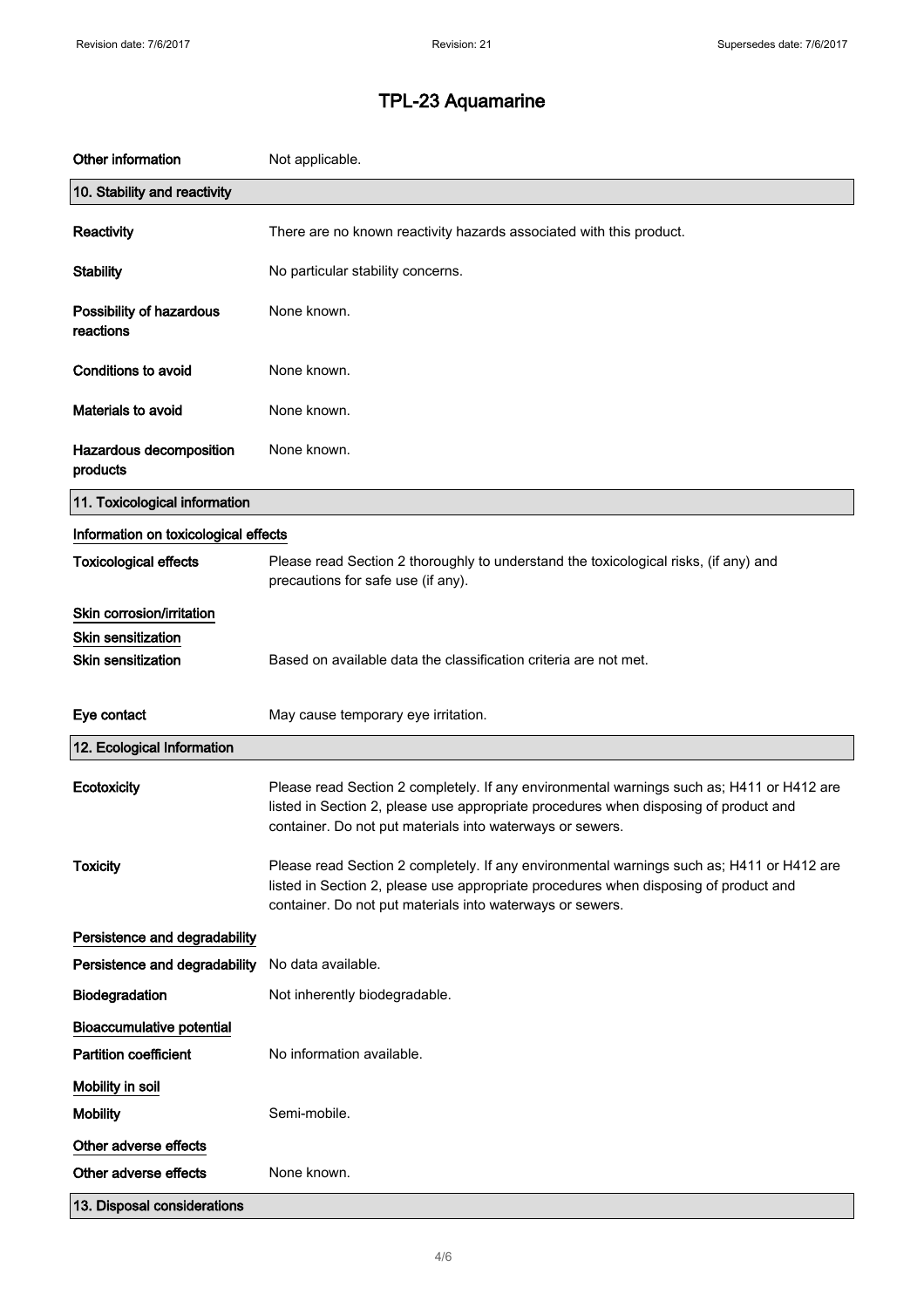## Waste treatment methods

General information **Dispose of waste product or used containers in accordance with local regulations When** handling waste, the safety precautions applying to handling of the product should be considered.

## 14. Transport information

| General             | The product is not covered by international regulations on the transport of dangerous goods<br>(IMDG, IATA, DOT). |
|---------------------|-------------------------------------------------------------------------------------------------------------------|
| <b>TINENLINGBAR</b> |                                                                                                                   |

#### UN Number

Not applicable.

## UN proper shipping name

Not applicable.

### Transport hazard class(es)

No transport warning sign required.

#### Packing group

Not applicable.

#### Environmental hazards

#### Environmentally Hazardous Substance

Please refer to Section 2 for any environmental hazards associated with this product. If H411/H412 warnings are shown then please verify packaging and labeling requirements for larger volumes.

#### Special precautions for user

Not applicable.

# Transport in bulk according to Not applicable. Annex II of MARPOL 73/78 and the IBC Code

### 15. Regulatory information

#### US State Regulations

California Proposition 65 Carcinogens and Reproductive Toxins

None of the ingredients are listed or exempt.

### Massachusetts "Right To Know" List

Present.

Hydrated Aluminium Silicate 1-5% 2-aminoethanol  $1%$ 

# Rhode Island "Right To Know" List

Present.

Hydrated Aluminium Silicate 1-5%

2-aminoethanol  $1%$